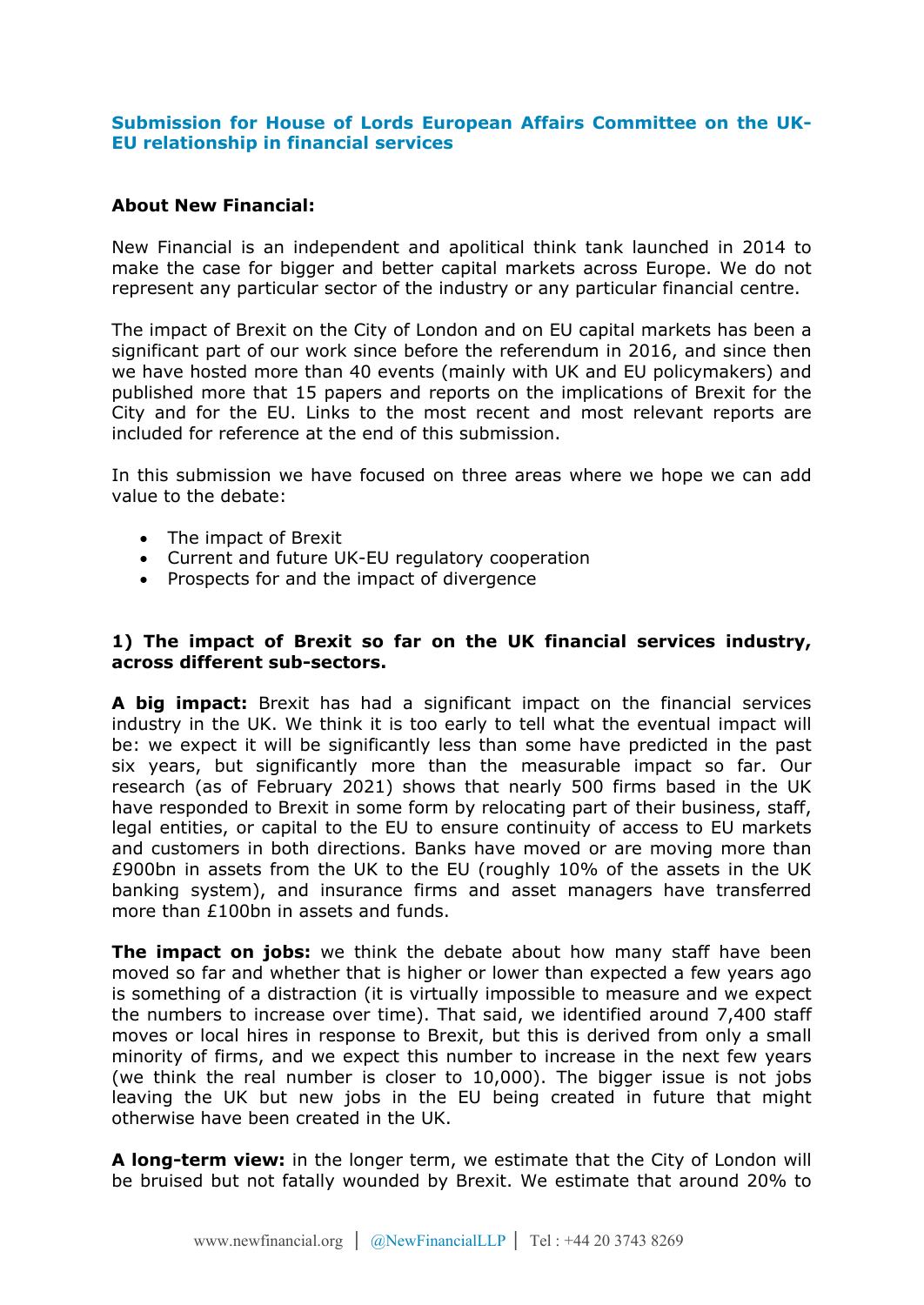25% of UK financial services activity is related to the EU and that as much as half of that may need to relocate in some form to the EU over time. This 'bruising' could add up to the loss of around 10% of activity which could translate into around 30,000 to 35,000 jobs. However, the City of London is one of just two global financial centres along with New York, and it will continue to be the dominant financial centre in Europe. Over time, it will play less of a role as the financial centre for Europe.

**Sector-by-sector:** the impact of Brexit depends heavily on the sector of activity. In some sectors, such as markets and investment banking, adapting to Brexit has been a complex and expensive exercise (firms have had to create new separately capitalised subsidiaries in the EU or expand existing ones, create a new tier of EU level management, and relocate hundreds of staff as well as hiring more staff locally). In other sectors like asset management and insurance it has been an administrative headache. Asset management firms (including hedge funds and private equity) need to ensure they have an EU management company in place with its own board in order to continue to distribute funds to EU customers, while most insurance firms already operated across the EU through subsidiaries. Some sectors of activity, such as FX trading, are largely unaffected.

**Mechanical vs actual impact:** in many cases the impact of Brexit has been mechanical: as part of the EU single market, certain business could be conducted in London in EU markets or on behalf of EU clients. Now that the UK has left the EU, this business can no longer be conducted here or has to be routed to EU markets and EU clients through a separate EU authorised entity.

While the numbers look big, this does not always translate into a significant shift in jobs. For example, trading in EU-listed equities that used to be conducted in London has move entirely to the EU (mainly to new EU subsidiaries of UK-based firms in Amsterdam) because of EU regulation. On paper, it looks like Amsterdam is now the biggest European centre for equities trading. However, this shift has involved only a handful of jobs and virtually none of the traders, hedge funds and asset managers placing the orders behind this trading have moved from London and are unlikely to do so.

This is also the case in the debate around clearing: while the numbers involved run into trillions, the number of jobs and the revenues / tax receipts involved are minimal. LCH employs around 600 people in the UK and generates revenues of just under €1bn a year. If some or all euro-denominated clearing had to relocate to the EU (where LCH operates a French subsidiary) the shift in revenues and staffing would be minimal.

**Not a dollar more:** a common theme running through Brexit-related relocations is that most firms will move what they are required to move by EU authorities but not a single employee or dollar of capital more. Over the past 20 years many firms have used the single market to concentrate as much of their European activities in the UK as possible and for economic reasons they will week to retain as much of their operations in the UK as possible. However, firms will happily change their 'UK first' approach if and when the regulatory environment or economics of the business change.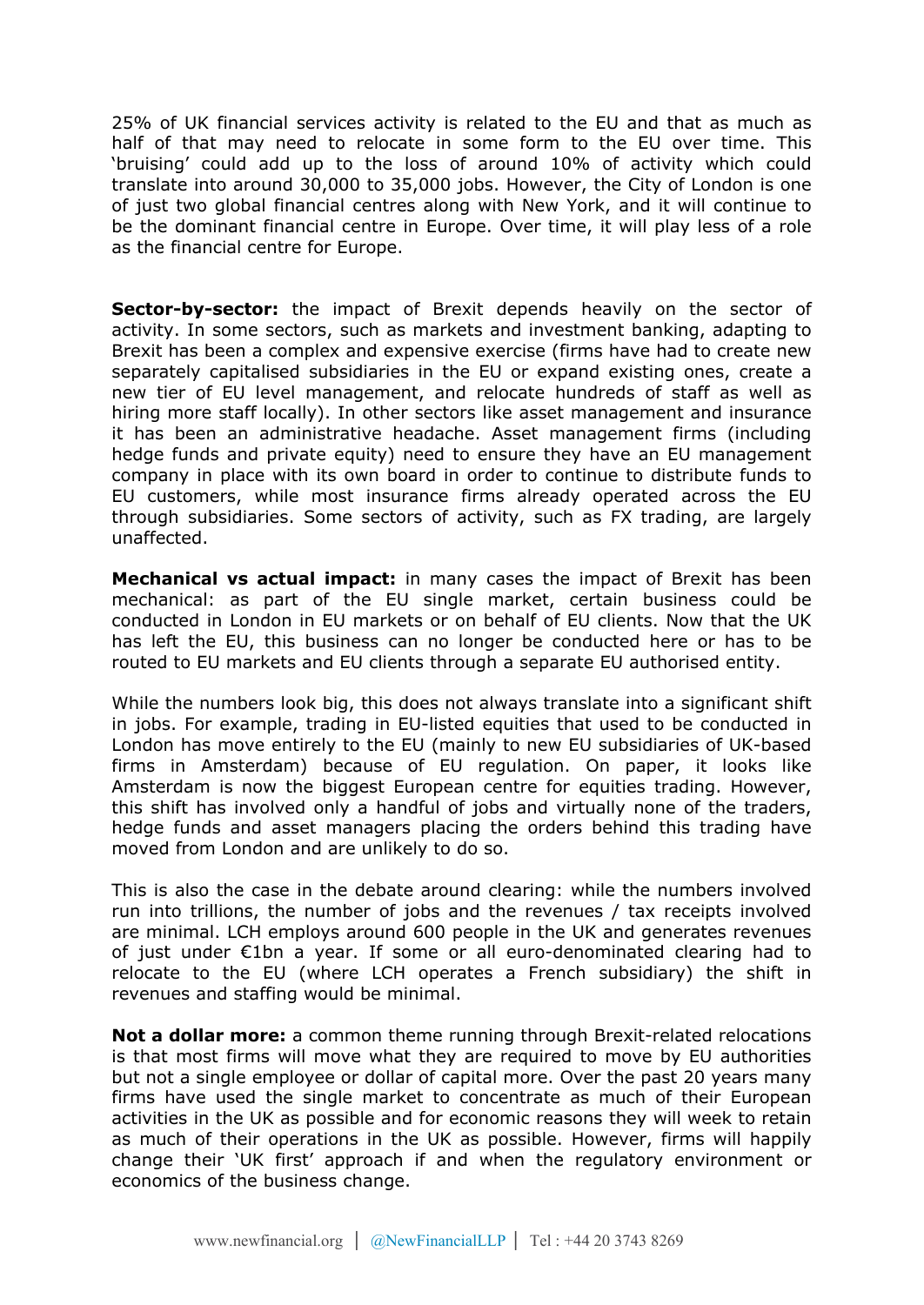**An intangible impact:** in addition to the measurable impact in terms of staff numbers and capital being moved, there is a wider and less tangible cost of Brexit. The UK used to play a significant role in shaping the rules for banking and finance across Europe through formal channels such as the European Commission, European Parliament and European Supervisory Agencies (EBA, EIPOA and ESMA). Outside of the single market, the UK has lost its voice at the table and lost influence over the future direction of regulation in its largest single market on its doorstep. There is a risk that the UK will lose influence on the global stage in banking and finance as a smaller independent 'bloc' instead of being able to amplify its influence through the EU.

#### **Three phases of impact:**

We think that the industry is currently in the second of three phases of Brexitrelated relocation, and that the scale of relocations will continue to rise for the next few years.

**Phase 1:** in preparation for Brexit, many firms moved a minimal / skeleton number of staff, capital, operations, and legal entities from the UK to the EU to guarantee continued access to EU markets and clients. This phase and these moves are complete and are reflected in our research on the impact so far of Brexit in the City and translate into the relatively low headline numbers of c7,500 jobs that have been affected.

**Phase 2:** EU and national supervisors showed considerable discretion in authorising firms on the basis of a minimal initial / pre-Brexit presence in the EU on the condition that these operations increased in scale in future. With many larger firms, the EU agreed a 'target operating model' that mapped out an agreed plan with an agreed timeline. In this phase, firms will move more staff, capital, and operations to the EU to meet these requirements.

This is reflected in episodic media coverage that 'Firm X has decided to move another Y staff or capital to the EU and plans to have Z amount in place by the end of 2022'. In most cases, this is not relocation activity that has been decided since Brexit but fulfilling relocations that were agreed with EU authorities before Brexit.

Simultaneously, EU authorities are keen to ensure that UK based firms are meeting both the spirit and the letter of the rules around the single market. The ECB's 'desk mapping review' is designed to ensure that firms locate people and function that are subject to EU rules in the EU and is likely to lead to further relocations.

**Phase 3:** the EU is keen to 'repatriate' EU activity that is conducted in the UK and in future it is likely that it will seek to require more activity in more sectors to be conducted inside the EU. The sectors that could be targeted in future are:

 Asset management: by reviewing delegation rules (while more than 100 asset management firms have increased their presence in the EU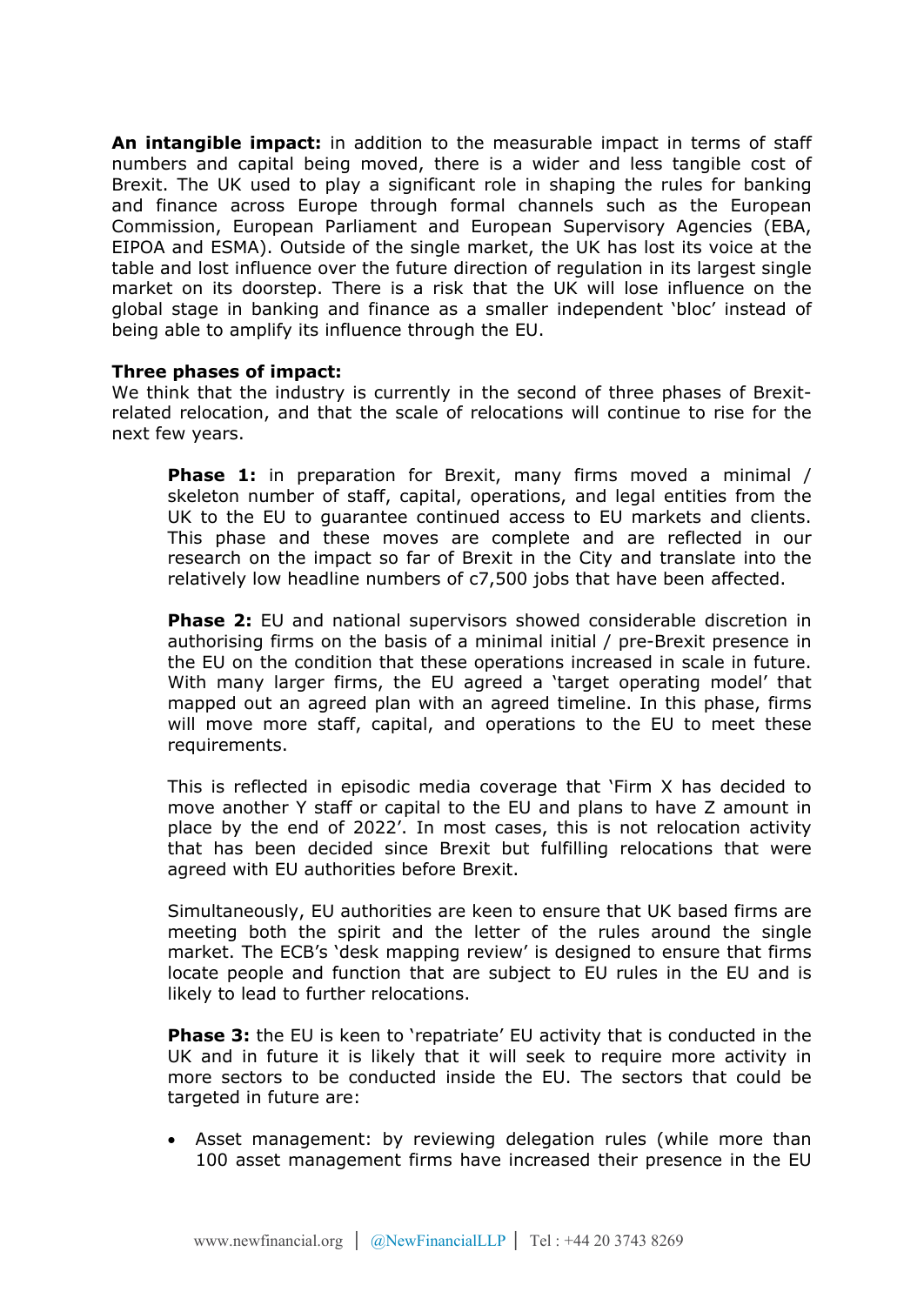in response to Brexit, conspicuously few actual asset managers have relocated)

- Clearing: the EU is seeking to develop more domestic capacity in clearing by 2025 and will hope that this will attract jobs in the wider ecosystem of trading and risk management.
- Bond markets: roughly two thirds of trading in bonds issued by EU issuers is conducted in London. The EU is considering whether to apply to same rules to bond trading that it has applied to equity trading, and effectively require trading in EU bonds to be conducted inside the EU.

**A known unknown:** the biggest potential impact of Brexit on jobs is future jobs that are created elsewhere and not in the City. In the longer term, the growth in capital markets activity in the EU means that the number of jobs supporting it will continue to grow. Many of these jobs would previously have been created in the UK, but the majority of them in future will be created in the EU. The measurable impact of this will not be clear for at least several years. As more firms develop a bigger footprint with the operations in the EU, more discretionary investment decisions in future may head to the EU at the expense of the UK.

**The occasion not the cause:** one underexplored risk is jobs that may relocate from the UK as an indirect result of Brexit but not strictly caused by Brexit. Most of the jobs that have moved so far and that are likely to move in the near future are *because* of Brexit ie. EU rules require a particular function to be conducted inside the EU. However, ahead of and since the referendum, many firms conducted a review of their footprint across Europe as part of their contingency planning. In many cases, this highlighted that many firms employed huge numbers of support staff in expensive offices in London or the rest of the UK when they didn't need to be there.

In the past 10 years, tens of thousands of back-office jobs in banking and finance have been created in countries like Poland, Hungary, Portugal and the Baltics where firms have access to highly qualified but much cheaper staff in much cheaper offices. In this sense, Brexit may accelerate a wider

restructuring of the industry, and support staff in cities like London, Bournemouth, Birmingham, Belfast, Glasgow and Manchester may be at risk.

**Two-way traffic?** There has been some suggestion that EU firms opening new offices in the UK as a result of Brexit could more than offset relocation activity in the other direction. While this would be welcome, we think this is a false comparison and highly unlikely. Before Brexit, the FCA set up a Temporary Permissions Regime to allow EU based firms to continue to access the UK market under EU passporting rules until 2023 without having to set up a physical presence. As of February last year, just under 1,500 firms had taken advantage of this: roughly 1,000 of them do not have a physical presence in the UK and may therefore have to open an office here in future if they wish to continue doing business in the UK.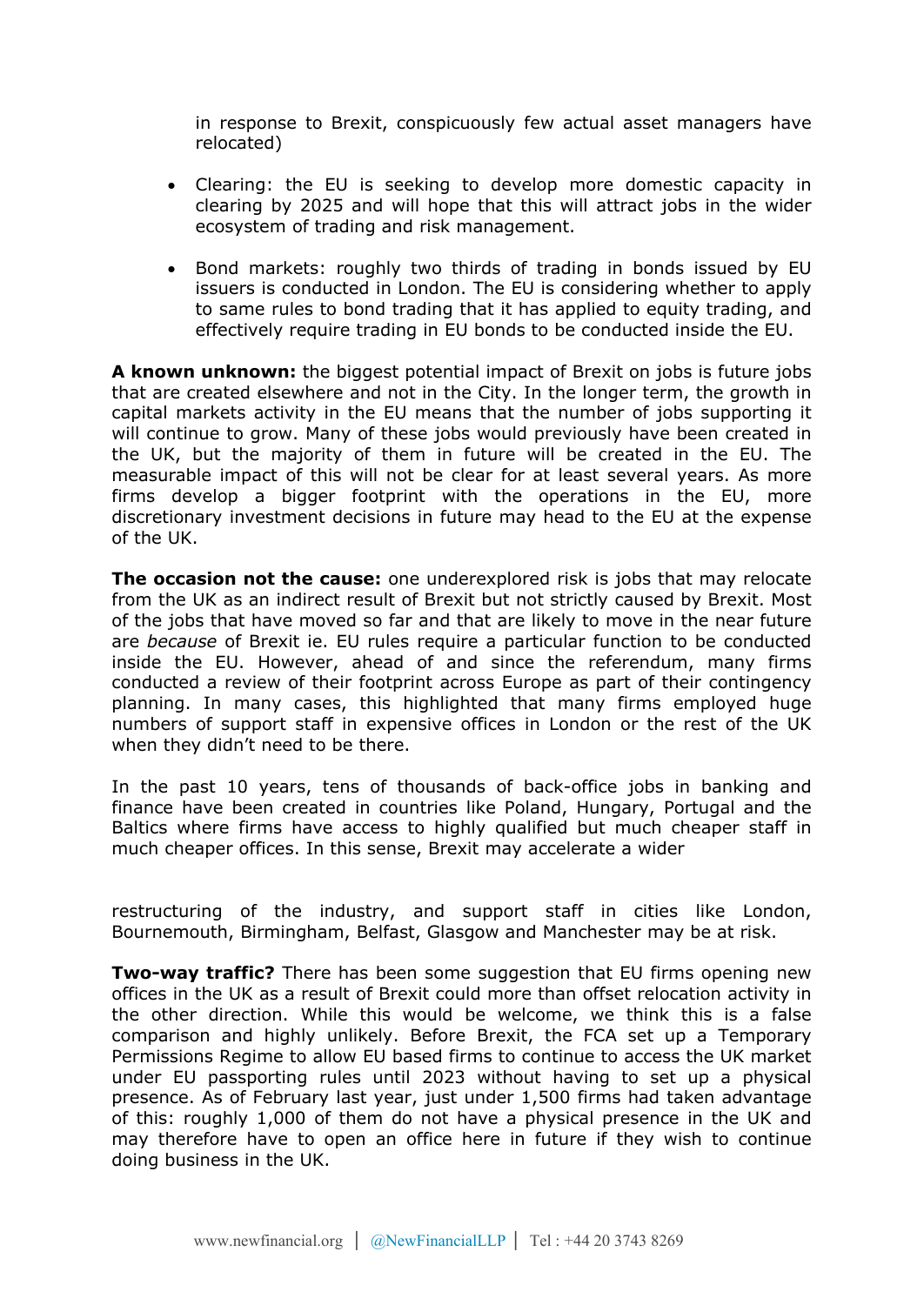However, we don't think this will translate into 1,000 firms opening an office and hiring thousands of staff. The majority of firms using the TPR are relatively small; using the TPR is cost free whereas opening an office is not (particularly when opening an office in the UK only provides access to the UK market, whereas opening an EU office provides access to the whole of the EU); many of these firms are part of a larger group that already has an office in the UK; and many of them are in sectors of activity that are frowned up by the FCA (broking firms in Cyprus and Malta) and are unlikely to want to be supervised by the FCA. It remains to be seen how many firms will set up a new office in the UK, but we think a more realistic forecast is 300 to 500 mainly smaller firms may do so.

### **2) Current and future UK-EU regulatory co-operation, particularly in the absence of a functioning framework for co-operation as envisaged when the TCA was signed.**

There is virtually no formal regulatory co-operation between UK and EU regulators outside of global bodies such as the Financial Stability Board, G7, G20 and IOSCO. It is unclear if and when the 'memorandum of understanding' between UK and EU regulators will be agreed, but any such agreement will do little more than provide a structure for formal and regular meetings between UK and EU regulators. The potential scope of the MOU is less ambitious than the existing agreements between the UK and US (the Financial Regulatory Working Group) or the EU and US (the Joint Financial Regulatory Forum). The UK has agreed a similar arrangement with Japan in the trade agreement concluded in 2020. While the proposed MOU agreed between the UK and EU is likely to be relatively modest, it may form the basis to rebuild trust and future cooperation at a technical and supervisor-to-supervisor level.

The main blockage on future cooperation is politics. While personal relationships between UK and EU supervisors remain close, they have been limited by the politics of Brexit over the past six years and more recently by the enforced isolation of the pandemic. Now that the UK has left the EU, regulators are keen to move beyond a debate characterised by antagonism and confrontation to one based on healthy competition and cooperation. The problem is that Brexit has created a lot of anger, mistrust and enmity between the UK and the EU. The debate on both sides has often been driven by domestic imperatives that Brexit must be presented as a zero-sum game. These tensions will take time to die down: we may have to wait for a lot of the politicians involved in the debate over the past few years to leave the political stage.

In recent weeks there have been some encouraging steps towards 'normalisation' in these relationships: for example, European Commissioner Mairead McGuinness has recently welcomed City Minister John Glen MP in Brussels, as well as Andrew Bailey and Sir Jon Cunliffe from the Bank of England.

**3) Prospects for, and the potential impact of, any UK-EU divergence on financial services - particularly regulatory divergence, as well as UK agreements with other partners.**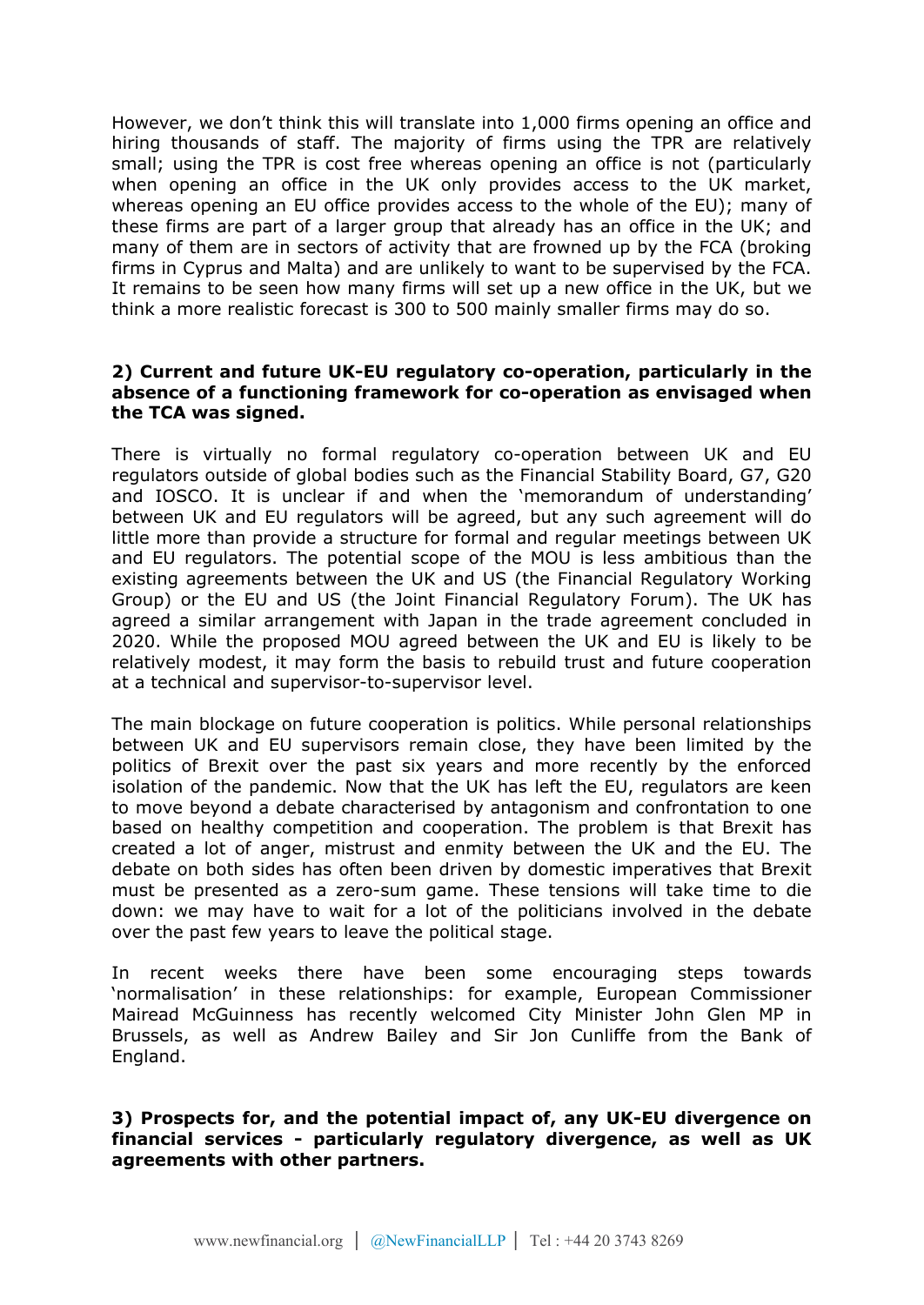Over the past six years much of the debate on the impact of Brexit has focused on the trade-off between access and divergence. The more access the UK wants, the more aligned in more sectors it will have to be. The more it wants to diverge, the less access it will have and the more activity will need to relocate. However, we think that ship sailed years ago and that this is a false dichotomy. We do not expect the EU to grant any more equivalence to the UK than the very modest and time-limited equivalence that it has granted in clearing and settlement, and therefore it would be misguided to base the future regulatory strategy for the UK on any sense of maintaining access.

We think in many areas the industry should treat the dislocation from Brexit as a sunk cost and take the hit from relocations on the chin. The relocation of some activity from the UK to the EU will provide most firms with the access they need on the other side of Brexit. With this access in hand, the UK will then be free to rethink and recalibrate its supervisory framework to the unique dynamic of the UK financial services industry. This selective divergence will be gradual and inevitable, and in many cases the future UK framework will look remarkably similar to the EU's.

This divergence will take several forms:

- **Passive divergence:** the gradual cumulative effect of both the UK and EU making minor changes to their existing rulebooks will mean that within a few years the framework for the UK and EU will look significantly different even if neither side actively set out to diverge from the other.
- **Accidental divergence:** the UK and EU will move at different speeds in terms of reviewing and reforming their framework. Outside of the EU, the UK should be able to move faster. For example, some of the recommendations from the UK Listings Review have already been implemented less than 16 months after it was launched and less than a year after it was published. In contrast, the EU has just launched its own review of listings rules and changes are unlikely to be implemented until 2024.
- **Parallel divergence:** the UK and EU are reviewing many of the same areas of regulation (such as Solvency II for insurance, Basel 3 for banking, and Mifid II for markets). In most cases, they will diagnose the same problems but at different speeds. However, they are unlikely to agree with other on the solutions, leading to divergence in the same direction – but divergence all the same. In some cases there is a degree of 'shadow boxing' going on: if the EU reviews or changes something, the UK responds with a review or changes of its own, and vice versa.
- **Active divergence:** In the past few years, the UK government has launched a wide-ranging series of reviews into different aspects of the supervisory and regulatory framework that the UK inherited from the EU. It has published more than 30 major reviews and consultations from the UK Listing Review on public equity markets, to the Solvency II review on insurance, the Wholesale Markets Review on trading, and the Kalifa